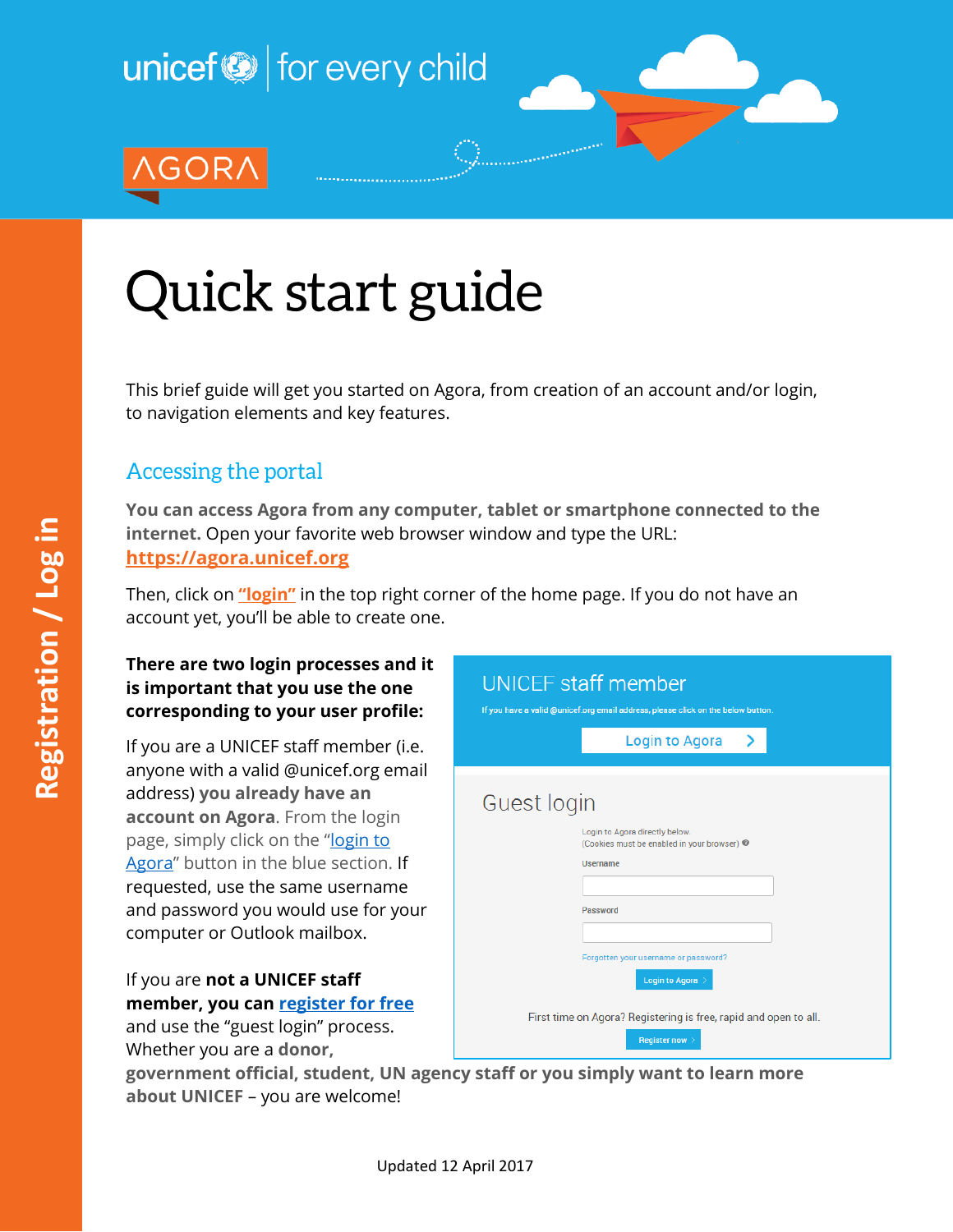# Site structure and navigation